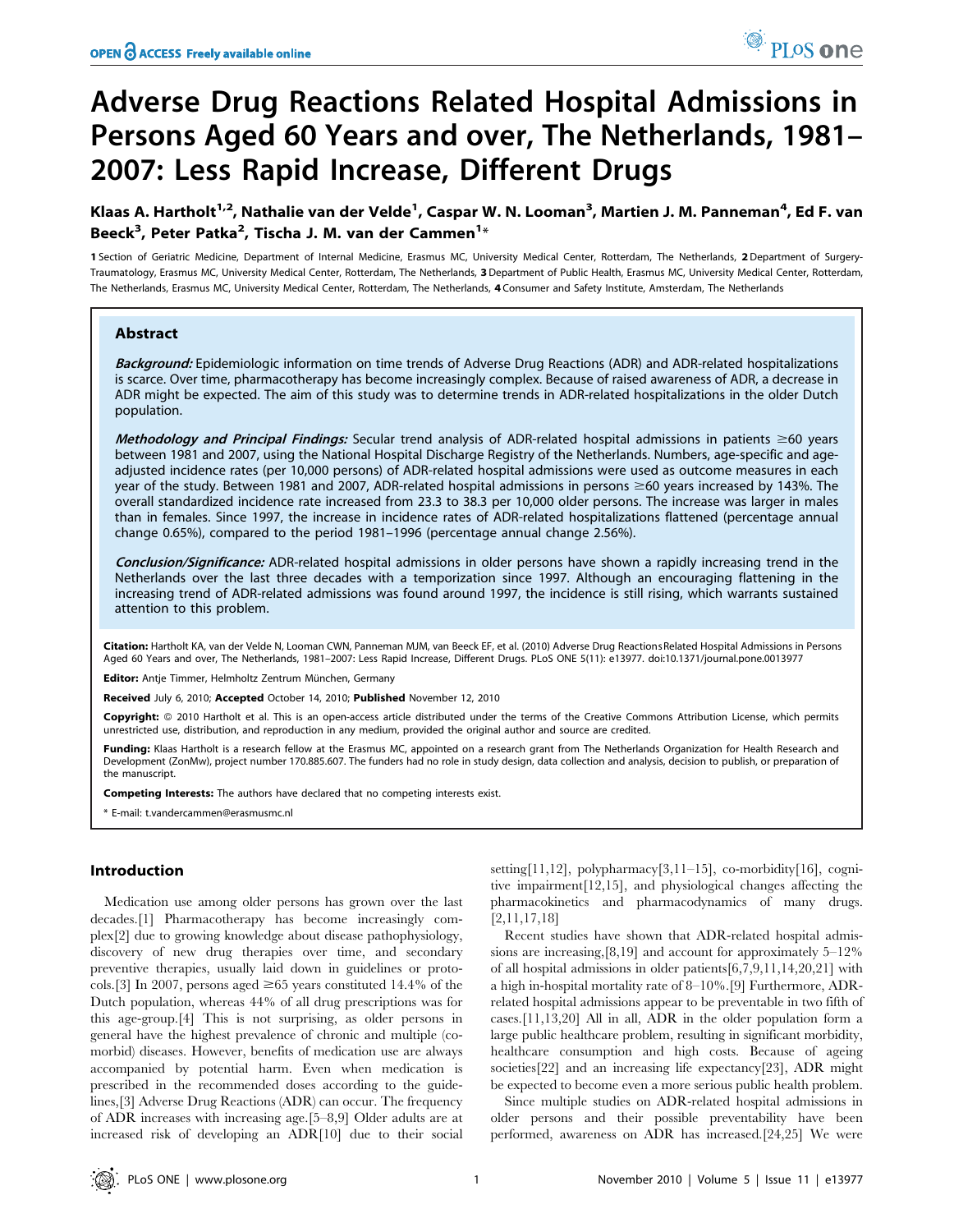interested in time trends of ADR-related hospitalizations, and especially whether the increased awareness about ADR has led to an actual decline of ADR-related hospitalizations. However, there is a paucity of data on time trends in healthcare use due to ADR.[26] Therefore, the aim of this study was to provide accurate data on trends in ADR-related hospitalization in older patients over the last decades.

#### Methods

Data on ADR-related hospital admissions were retrieved from Statistics Netherlands (CBS, The Hague, The Netherlands), which combines information of the National Medical Registration (LMR) and the National Hospital Discharge Registry.[27] The LMR collects hospital data of nearly all hospitals in the Netherlands. Data regarding hospital admissions, primary admission diagnosis (i.e., the most dominant reason for admission), gender and age are stored in this database. Data on hospital admissions, mortality, and population composition were verified with the official Birthregistry. The Birth-registry is used to identify individual patients in the National Medical Registration. Based on specific personal characteristics, such as date of birth, gender, and address it is possible to determine individual patients. A uniform classification and coding system by the LMR is used for all hospitals and has a high coverage (less than 5% missing between 1981–2005, 12.0%) in 2007). The coding system did not change during the study period. Extrapolation to full national coverage for each year was done by Statistics Netherlands. An extrapolation factor was estimated by comparing the adherence population of the participating hospitals with the total Dutch population in each year of the study.[28] Demographic data were also collected from

Statistics Netherlands. The mid-year population number was used as denominator in this study.

ADR were defined as: ''Medicinal and Biological substances causing adverse effects in therapeutic use'', using the International Classification for Diseases,  $9^{th}$  revision (ICD-9), code E930 – E949 (Table 1) throughout the study period. The E-codes of the ICD-9 classification are used to describe the external cause of injuries. Drug-classes used in this study were based on the ICD-9 codes (E930-E949). Official coding clerks register the diagnosis and injury mechanism of all hospital admissions, based on data obtained from medical records. For this study, hospital admissions in older patients with ADR as the primary admission diagnosis were collected over the period 1981–2007. Older persons were defined as persons aged  $\geq 60$  years. Numbers of ADR-related hospital admissions were specified for age and gender. Age-specific incidence rates, in 5-year age-groups, were calculated using the number of the ADR-related hospital admissions in that specific age-group, divided by the total mid-year population number within that specific age-group. The age-specific incidence rates were separated for both genders, and expressed per 10,000 persons of that specific age-group. Direct standardization, based on the mean population size per 5-year age-group throughout the study period, was used to calculate the overall age-adjusted incidence in males and females. Growth in the number of hospital admissions was calculated in percentual increases compared to the year 1981. This model has been used in a previous study.[29]

#### Statistical analysis

To model the trend in hospital admissions, a regression model with Poisson error and log link was built with log mid-year

Table 1. International Codes of Diseases of the World Health Organization, 9<sup>th</sup> revision, for Adverse Drug Reactions.

| Code | <b>Description</b>                                                                                                                                                                 |
|------|------------------------------------------------------------------------------------------------------------------------------------------------------------------------------------|
| E930 | Antibiotics causing adverse effects in therapeutic use                                                                                                                             |
| E931 | Other anti-infectives causing adverse effects in therapeutic use                                                                                                                   |
| E932 | Hormones and synthetic substitutes causing adverse effects in therapeutic use (including a.o. cortical steroids, androgens, ovarian hormones,<br>insulins, and thyroid derivates)  |
| E933 | Primarily systemic agents causing adverse effects in therapeutic use (including a.o. anti-neoplastic, immunosuppressive drugs, bisphosphonates,<br>vitamins and enzymes)           |
| E934 | Agents primarily affecting blood constituents causing adverse effects in therapeutic use (including a.o. anti-coagulants, anti-coagulant<br>antagonists, anti-anemic agents, iron) |
| E935 | Analgesics antipyretics and anti-rheumatics causing adverse effects in therapeutic use                                                                                             |
| E936 | Anticonvulsants and anti-parkinsonism drugs causing adverse effects in therapeutic use                                                                                             |
| E937 | Sedatives and hypnotics causing adverse effects in therapeutic use                                                                                                                 |
| E938 | Other central nervous system depressants and anesthetics causing adverse effects in therapeutic use                                                                                |
| E939 | Psychotropic agents causing adverse effects in therapeutic use                                                                                                                     |
| E940 | Central nervous system stimulants causing adverse effects in therapeutic use                                                                                                       |
| E941 | Drugs primarily affecting the autonomic nervous system causing adverse effects in therapeutic use                                                                                  |
| E942 | Agents primarily affecting the cardiovascular system causing adverse effects in therapeutic use                                                                                    |
| E943 | Agents primarily affecting gastrointestinal system causing adverse effects in therapeutic use                                                                                      |
| E944 | Water mineral and uric acid metabolism drugs causing adverse effects in therapeutic use                                                                                            |
| E945 | Agents primarily acting on the smooth and skeletal muscles and respiratory system causing adverse effects in therapeutic use                                                       |
| E946 | Agents primarily affecting skin and mucous membrane ophthalmological otorhinolaryngological and dental drugs causing adverse effects in therapeutic use                            |
| E947 | Other and unspecified drugs and medicinal substances causing adverse effects in therapeutic use                                                                                    |
| E948 | Bacterial vaccines causing adverse effects in therapeutic use                                                                                                                      |
| E949 | Other vaccines and biological substances causing adverse effects in therapeutic use                                                                                                |

doi:10.1371/journal.pone.0013977.t001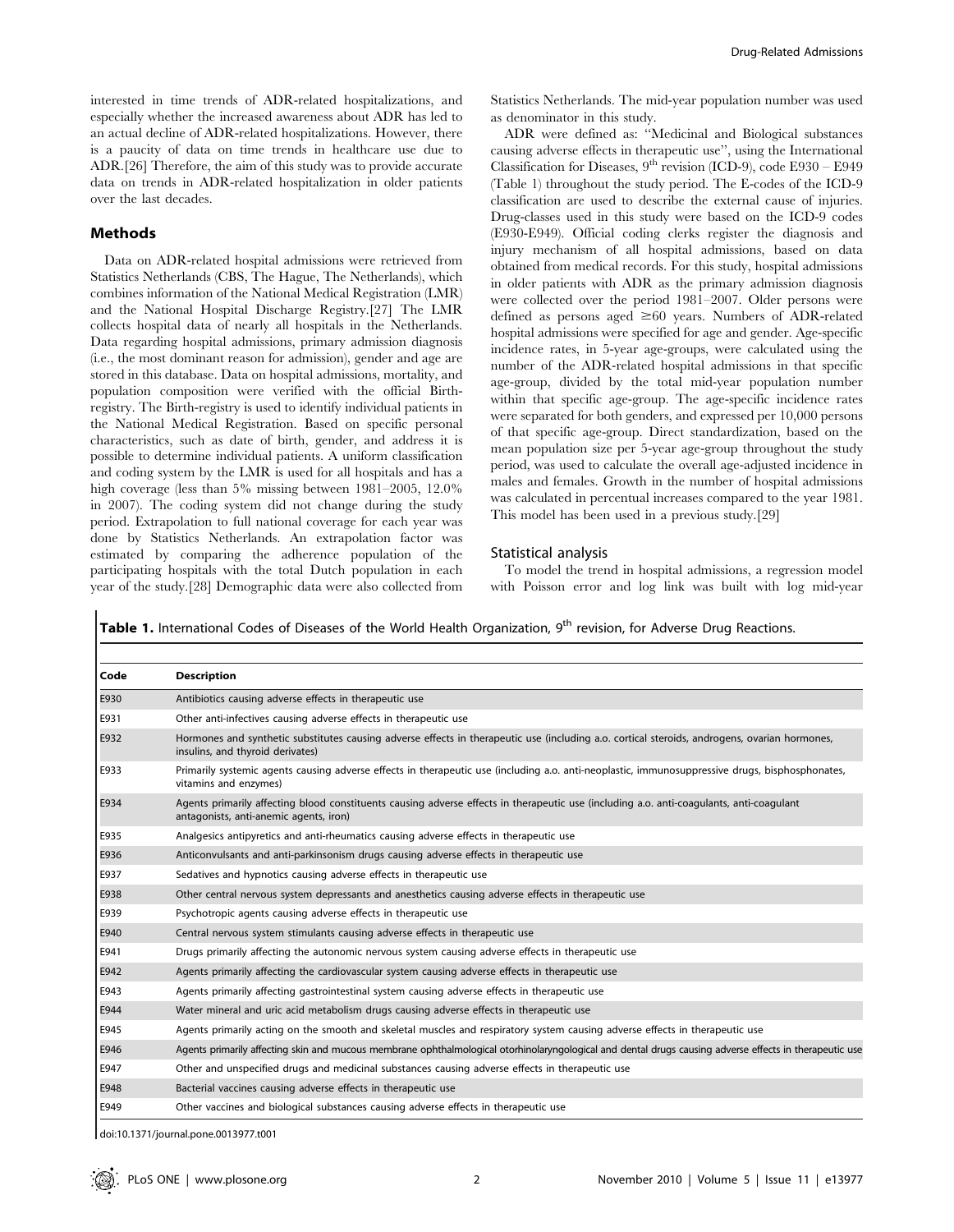population size (per 5-year age-groups) of each year of the study as offset factor. A linear spline model, with age, year, gender, and population size was built to assess whether the annual growth changed over the study period for both genders. The parameter for calendar year, corrected for gender and age-group was transformed into Percentage Annual Change (PAC). Our spline function accommodated two piecewise linear fits, connected with one another at the best knot[30], which was estimated with 'Joinpoint Regression Program', Version 3.3.1. (Statistical Research and Applications Branch, National Cancer Institute, USA). This program decided where to place the knot and showed the necessity for assuming a spline instead of a simple linear model. The best knot, for males and females together, was found to be January 1, 1997. Therefore this knot was used for the analysis in both males and females. The analysis including splines yielded estimates of annual changes in admission rates within each period (1981–1996 and 1997–2007 respectively). Comparison of these two periods enabled us to detect and quantify changes in the secular trend in overall admission rates. A likelihood ratio test was performed to assess the significance of the spline over a single trend for the study period. Interactions of the spline for gender were added and tested to investigate differences in trends for genders. A Chi<sup>2</sup>-test was used to detect changes in drug-classes and admission diagnosis. Statistical analyses were performed using SPSS software (version 16.1.1). A p-value  $< 0.05$  was considered as statistically significant.

#### Results

During the 26 years of observation a total of 361,760 ADRrelated hospitalizations were identified in the Netherlands (Table 2). Over two-thirds of the admissions (247,638) occurred in persons  $\geq 60$  years, which constituted only 17.6% on average of the Dutch population over 1981–2007. The total number of ADRrelated hospital admissions in the Dutch population aged  $\geq 60$ years increased from 5,291 admissions in 1981 to 12,836 in 2007 (Figure 1). ADR-related hospitalizations increased by 175% in males aged  $\geq 60$  years (from 2,056 in 1981 to 5,651 in 2007) and by 112% in females aged  $\geq 60$  years (from 3,235 in 1981 to 7,185 in 2007). The overall standardized incidence rate (per 10,000 persons) of ADR-related hospital admissions in persons aged 60 years and older increased from 23.3 in 1981 to 38.3 in 2007 (Figure 1). The overall incidence rates (per 10,000 persons) increased in males from 21.3 in 1981 to 37.5 in 2007 and in females from 24.8 in 1981 to 39.0 in 2007.

The overall annual growth of the incidence rate in the Dutch population over 60 years, corrected for age and population size was 1.78% (95% CI: 1.70–1.86) for males versus 1.47% (95% CI:



Figure 1. Adverse Drug Reactions, annual number and agestandardized rates per 10,000 persons aged  $\geq 60$  years in the Netherlands, 1981–2007. Separate regression lines are fitted to the period 1981–1996 (blue) and the period 1997–2007 (red). Solid lines indicate regression lines fitted to data points for the corresponding time period; dashed lines indicate the regression lines extrapolated for the remaining time period. Error bars indicate the 95% confidence interval.

doi:10.1371/journal.pone.0013977.g001

1.40–1.54) for females throughout the study period. A more detailed examination of the incidence curve of ADR (joint point regression analysis) revealed that the incidence growth has changed over time and can be divided in two phases: the incidence of hospital admissions due to an ADR increased strongly between 1981–1996 (2.56%, CI 95%: 2.46–2.67) and the percentage annual change slowed down between 1997–2007 (0.65%; CI 95%, 0.52–0.78). This flattening of the growth rate remained significant after correction for age and population size for both genders. Comparing 1986–1996 and 1997–2007, the annual growth rate decreased from 2.80% (95% CI: 2.63–2.96) to 0.38% (95% CI: 0.18–0.59) in males and from 1.86% (95% CI: 1.73–2.00) to 0.90% (95% CI: 0.72–1.08) in females respectively  $(p<0.001$  for differences in slopes in both males and females).

Gender and age-specific incidence rates of ADR-related hospital admissions increased in all age-groups, both for males and females throughout the study period. All age-specific groups for both genders showed an increase in incidence of ADR-related

Table 2. Overall numbers of Adverse Drug Reactions related hospital admissions in the Netherlands (1981–2007).

|           |            |       |             |       |             |       |             |       |                   |      |         | <b>Female:</b> |
|-----------|------------|-------|-------------|-------|-------------|-------|-------------|-------|-------------------|------|---------|----------------|
| Years     | 0-59 years | $\%$  | 60-69 years | $\%$  | 70-79 years | $\%$  | 80-89 years | %     | $\geq$ 90 years % |      | Total   | Male ratio     |
| 1981-1985 | 17,913     | 36.2% | 9,867       | 20.0% | 13,239      | 26.8% | 7,685       | 15.5% | 742               | 1.5% | 49,446  | 1:0.69         |
| 1986-1990 | 17,524     | 32.5% | 10,998      | 20.4% | 14,969      | 27.8% | 9,235       | 17.2% | 1,122             | 2.1% | 53,848  | 1:0.74         |
| 1991-1995 | 19,400     | 30.8% | 12,406      | 19.7% | 18.064      | 28.6% | 11,761      | 18.6% | 1,434             | 2.3% | 63.065  | 1:0.78         |
| 1996-2000 | 23,095     | 30.2% | 14.064      | 18.4% | 22,321      | 29.2% | 14,960      | 19.6% | 2,050             | 2.7% | 76.490  | 1:0.72         |
| 2001-2005 | 25,278     | 30.8% | 14,909      | 18.1% | 22,641      | 27.5% | 16,889      | 20.5% | 2,473             | 3.0% | 82,190  | 1:0.75         |
| 2006-2007 | 10,912     | 29.7% | 7.255       | 19.8% | 9.771       | 26.6% | 7,595       | 20.7% | 1,188             | 3.2% | 36.721  | 1:0.75         |
| Total     | 114,122    | 31.5% | 69,499      | 19.2% | 101,005     | 27.9% | 68,125      | 18.8% | 9,009             | 2.5% | 361,760 | 1:0.74         |

doi:10.1371/journal.pone.0013977.t002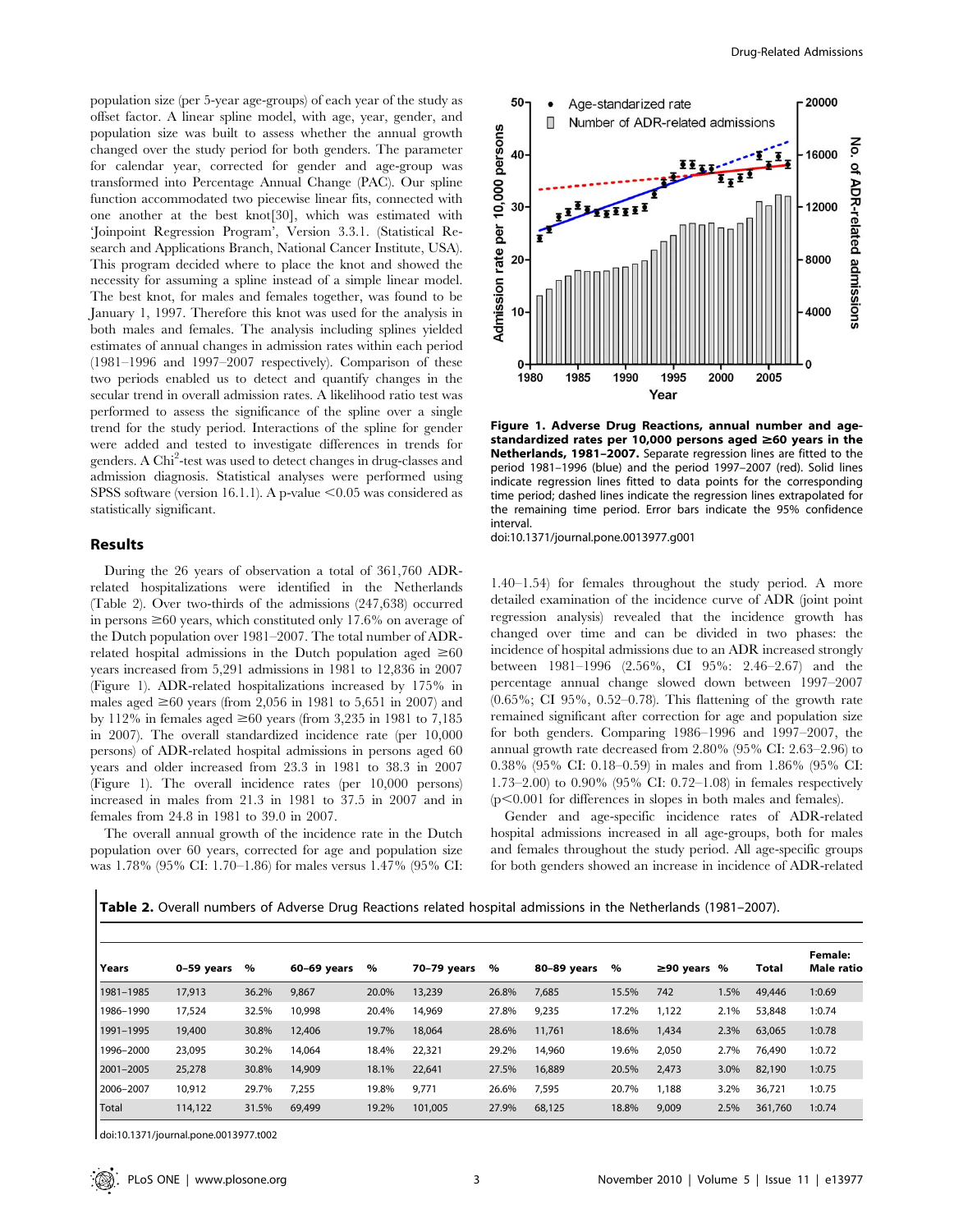hospital admissions when 2007 was compared to 1981. Among males (Table 3), the largest (relative and absolute) increase in incidence rates was seen in patients aged  $\geq 90$  years (162%, 95%) CI: 80–283), the absolute increase in incidence rate was 43.3 per 10,000 persons (95% CI: 21.3–75.8). For females (Table 3), the largest increase was also seen in patients aged  $\geq 90$  years (112%, 95% CI: 66–169), the absolute increase was 37.2 per 10,000 persons (95% CI: 22.1–55.5).

The distribution of medication groups causing ADR changed significantly  $(p<0.001)$  throughout the study period (Figure 2). The contribution of cardiovascular agents (ICD-9: E942) to ADRrelated hospitalizations decreased from 36.0% in 1981 to 8.3% in 2007. Drugs affecting water, mineral and uric acid metabolism increased (ICD-9: E944) from 5.4% to 15.4%, primarily systemic agents (ICD-9: E933) increased from 3.2% to 24.4%, and agents affecting blood constituents (ICD-9: E934) increased from 17.9% to 24.2% between 1981 and 2007.

Approximately 45% of all ADR-related admissions were caused by six diagnostic groups (bleeding, gastrointestinal symptoms, anemia, cardiac symptoms, pulmonary symptoms, other) between 1991 and 2007 (Table 4). The distribution of admission diagnoses shifted during the study period  $(p<0.001)$ .

## Discussion

This study shows that both the absolute numbers and the incidence rates of ADR-related hospitalizations in persons aged  $\geq 60$  years in the Netherlands increased strongly between 1981 and 2007. Although a slow down of the curve occurred in 1997, the incidence rates since then are still increasing, albeit at a less rapid rate. Of all ADR-related admissions, two-thirds were in the age-group of 60 years and older. The increase occurred in both males and females, although it was more pronounced in males and in the higher age-groups. Drugs classes leading to ADR-related hospitalizations shifted throughout the study period.

Our data represent an important first step in secular trend analysis of ADR-related admissions in developed countries. As far as we are aware from the literature, this study is the first to show a deceleration in the increasing incidence rates of ADR-related hospital admissions. Several factors may have contributed to this finding. The deceleration in growth of ADR-related hospital admissions started in the mid-nineties, after the introduction and widespread use of personal computers and software, with prescribing applications for doctors and pharmacists, which warns for possible drug interactions and errors.[31,32,33] Furthermore, due to professional publications and increasing media coverage, since the mid-nineties awareness about ADR among both professionals and the general public may have increased.[24,25] Also standardized protocols and prescribing guidelines may have contributed to this trend.[3] Other studies did not show the decline in ADR-related hospitalizations, maybe due to their shorter study period[8] or ending in 2002, before flattening of the incidence rates of ADR-related hospital admissions had taken its full effect.[19] Theoretically the slowdown in ADR-related hospitalizations might also be (partly) caused by changes in admission policy at the Emergency Departments. However, a survey among Emergency Departments in the Netherlands[34] showed that the proportion of patients presenting with an ADR, followed by subsequent hospital admission, remained stable at 72% in the Netherlands between 1998 and 2008.

A major strength of this study was the availability of very accurate in-hospital data over an extensive period of 26 years (1981–2007) with almost complete national coverage. Absolute numbers of ADR-related hospital admissions in the Netherlands

|                                   | 60-64 years          |                       | 65-69 years                      |                       | 70-74 years             |                       | 75-79 years             |                        | 80-84 years             |                         | 85-89 years             |                         | ≥90 years               |                         |
|-----------------------------------|----------------------|-----------------------|----------------------------------|-----------------------|-------------------------|-----------------------|-------------------------|------------------------|-------------------------|-------------------------|-------------------------|-------------------------|-------------------------|-------------------------|
|                                   | Males                | Females               | Males                            | Females               | Males                   | Females               | Males                   | Females                | Males                   | Females                 | Males                   | Females                 | Males                   | Females                 |
| 1981                              | 12.8                 | $\frac{3}{1}$         | 17.9                             | 16.8                  | 24.3                    | 24.4                  | 30.3                    | 35.8                   | 34.8                    | 48.1                    | 38.1                    | 49.2                    | 26.8                    | 33.4                    |
| 1985                              | 15.5                 | $\frac{13.1}{2}$      | 25.8                             | 20.4                  | 32.6                    | 30.2                  | 45.2                    | 41.6                   | 44.5                    | 56.8                    | 52.2                    | 61.6                    | 39.2                    | 42.9                    |
| 1990                              | 15.4                 | 12.2                  | 23.4                             | 19.7                  | 34.0                    | 29.0                  | 46.0                    | 38.6                   | 47.2                    | 49.2                    | 54.5                    | 54.5                    | 39.1                    | 45.1                    |
| 1995                              | 16.5                 | 15.1                  | 28.1                             | 23.3                  | 40.9                    | 32.8                  | 55.5                    | 50.5                   | 65.0                    | 66.2                    | 66.0                    | 71.5                    | 53.1                    | 53.2                    |
| 2000                              | 15.9                 | 15.5                  | 26.7                             | 23.4                  | 40.6                    | 31.9                  | 55.9                    | 48.4                   | 69.7                    | 62.4                    | 69.8                    | 71.7                    | 48.9                    | 62.2                    |
| 2005                              | 17.6                 | 17.9                  | 28.2                             | 24.2                  | 41.0                    | 35.1                  | 57.5                    | 51.2                   | 71.2                    | 66.4                    | 83.5                    | 77.5                    | 79.9                    | 69.7                    |
| 2007                              | 17.7                 | 19.9                  | 27.0                             | 26.8                  | 42.7                    | 33.4                  | 62.5                    | 48.3                   | 71.0                    | 64.8                    | 72.0                    | 78.7                    | 70.2                    | 70.6                    |
| Absolute<br>Change*<br>$(95%$ CI) | $(2.9 - 7.3)$<br>5.0 | $(6.4 - 11.2)$<br>8.6 | $(6.2 - 12.4)$<br>$\overline{9}$ | $(7.2 - 12.9)$<br>9.9 | $(14.0 - 23.2)$<br>18.4 | $(5.9 - 12.5)$<br>0.6 | $(25.6 - 39.8)$<br>32.3 | $(8.3 - 17.1)$<br>12.5 | $(26.9 - 47.0)$<br>36.2 | $(10.8 - 23.1)$<br>16.7 | $(20.7 - 49.9)$<br>33.9 | $(20.0 - 40.2)$<br>29.5 | $(21.3 - 75.8)$<br>43.4 | $(22.1 - 55.5)$<br>37.2 |
| Change*<br>Relative<br>(95% CI)   | $(23 - 57)$<br>39%   | $(57 - 99)$<br>77%    | $(35 - 69)$<br>51%               | $(43 - 77)$<br>59%    | $(58 - 96)$<br>75%      | $\frac{37%}{(24-51)}$ | $(85 - 132)$<br>107%    | $35%$<br>(23–48)       | $(77 - 135)$<br>104%    | $35%$<br>(22-48)        | $(54 - 131)$<br>89%     | $(41 - 82)$<br>60%      | $(80 - 283)$<br>162%    | $(66 - 169)$<br>112%    |

Table 3. Age-specific incidence rates of Adverse Drug Reactions related admissions per 10,000 persons in the Netherlands.

Table 3. Age-specific incidence rates of Adverse Drug Reactions related admissions per 10,000 persons in the Netherlands.

doi:10.1371/journal.pone.0013977.t003

doi:10.1371/journal.pone.0013977.t003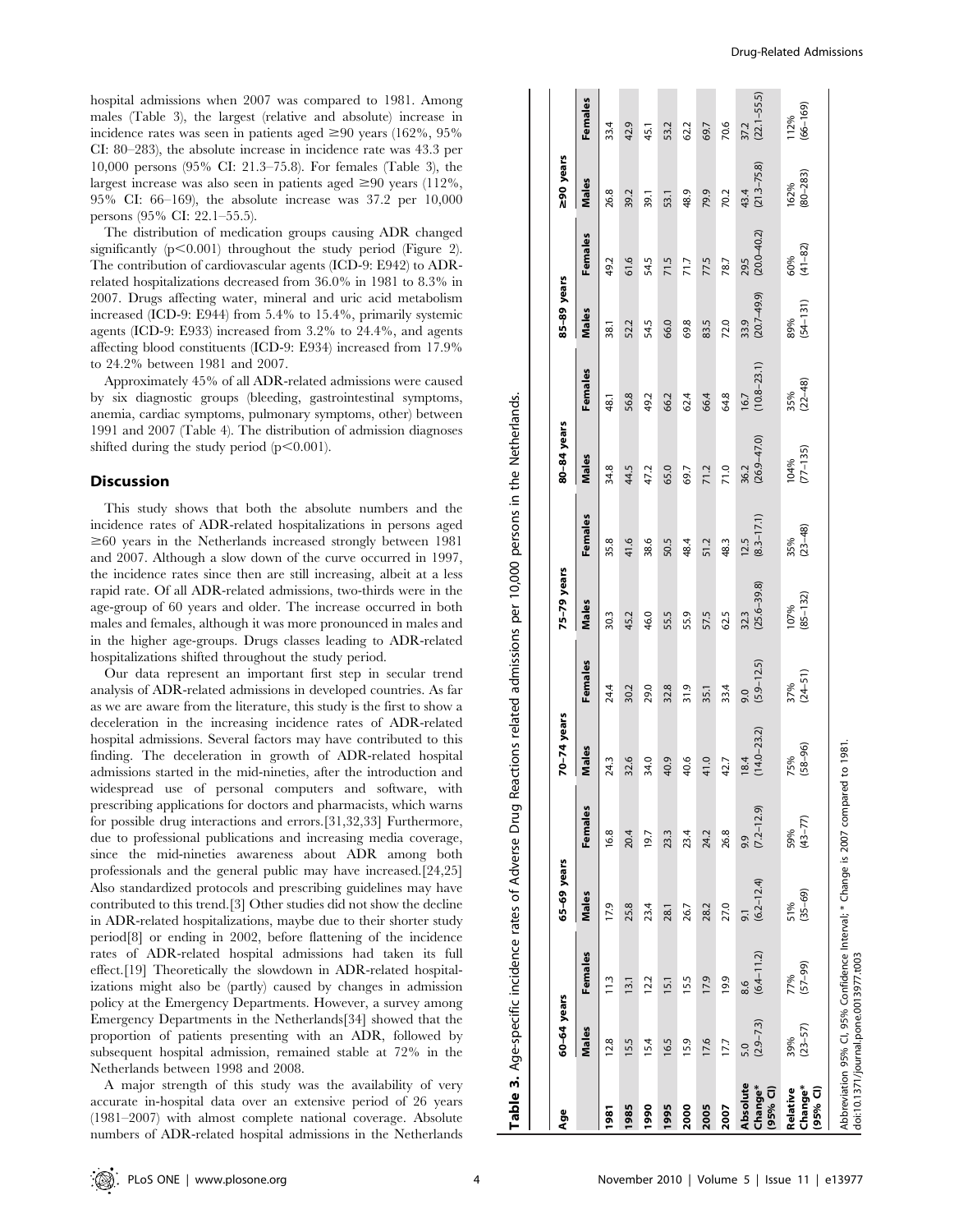

Figure 2. The composition of drug groups causing Adverse Drug Reactions related hospital admissions in persons aged  $\geq$ 65 years in the Netherlands (1981-2007). The ICD-9 codes for Adverse Drug Reactions are shown. The main drug groups causing ADR-related admissions are shown separately in this figure. \*"Other" drug groups were less frequently seen (<2% per group) and includes ICD-9 codes: E936-E338, E940, E941, E943, E945, E946, E948 and E949. The distribution changed during the study (p<0.001, Chi<sup>2</sup>-test). doi:10.1371/journal.pone.0013977.g002

were recorded in a computerized database, with the same coding system (ICD-9) throughout the study period. This allowed us to gather reliable population-based data for our trend analysis. However, the data are only accurate within the limitations of the coding system, which is likely to be dependent on the accuracy of the data in the medical records and the recognition of ADR in the first instance by the patient's physician writing the record.

A number of limitations may have affected the interpretation of our findings. First of all, diagnosis codes were taken from a linked administrative database, which may be prone to coding errors and variation.[35] However, a recent quality survey showed a high accuracy of coded injury data (correctly coded in 91% of cases and in 9% incomplete).[36] This provides support for the validity of our data on ADR-related hospital admissions as extracted from the LMR database, and is comparable to the registration in New Zealand (period 1996–98).[37]

A second but unsolved limitation, however, is that the database does not contain information regarding specific drug(s), medication compliance, number of medications, co-morbidities, and clinical details of the ADR. Therefore, it was not possible in this study to draw conclusions regarding ADR details for specific drugs and certain high risk groups, for example patients with polypharmacy. Also, the database does not contain definitions of the ADR according to the Naranjo[38] or other algorithms, so a distinction between definite, probable, or possible ADR can not be made.

Third, we should take into account that underregistration of ADR might have occurred, since ADR recognition is very complex, especially in older adults, therefore ADR are not always noticed by medical personnel.[39,40] For example, in older persons, falls and delirium caused by drug-use are still underrecognized as an ADR in current medical practice. For this reason, it is likely that the actual societal impact of all ADR-related morbidity, both mild and serious, exceeds the burden described in our study.[7]

Fourth, this study is based on the national situation in the Netherlands, with a full healthcare insurance coverage system and

Table 4. Primary admission diagnosis for Adverse Drug Reactions related hospital admissions in patients  $\geq$ 60 years in the Netherlands (1991–2007).

|                                     | 1991  | 1994  | 1997  | 2000  | 2003  | 2006  | 2007  |
|-------------------------------------|-------|-------|-------|-------|-------|-------|-------|
| <b>Bleeding</b>                     | 640   | 857   | 1,006 | 920   | 917   | 1,013 | 853   |
| <b>Gastrointestinal symptoms</b>    | 349   | 442   | 446   | 491   | 527   | 549   | 513   |
| Anemia                              | 243   | 353   | 419   | 389   | 432   | 398   | 352   |
| <b>Cardiac system</b>               | 398   | 513   | 564   | 452   | 433   | 435   | 377   |
| <b>Pulmonary system</b>             | 123   | 191   | 290   | 329   | 390   | 474   | 486   |
| Other                               | 1,379 | 1,686 | 1,794 | 2,113 | 2,169 | 2,514 | 2,516 |
| Hypoglycemic coma                   | 617   | 692   | 456   | 384   | 399   | 359   | 332   |
| Dehydration/Electrolyte Disturbance | 183   | 239   | 381   | 497   | 637   | 791   | 721   |
| Urinary Tract Infection             | 109   | 136   | 168   | 133   | 170   | 239   | 283   |
| Bone/Cartilage disease              | 70    | 94    | 115   | 313   | 214   | 201   | 202   |
| Agranulocytosis                     | 58    | 97    | 142   | 191   | 198   | 317   | 364   |
| Obstipation                         | 174   | 232   | 306   | 355   | 355   | 394   | 433   |
| Pulmonary embolism                  | 168   | 196   | 226   | 240   | 196   | 213   | 181   |

Data on primary admission diagnoses were available since 1991. Chi<sup>2</sup>-test for change in distribution of primary admission diagnosis was p<0.001. doi:10.1371/journal.pone.0013977.t004